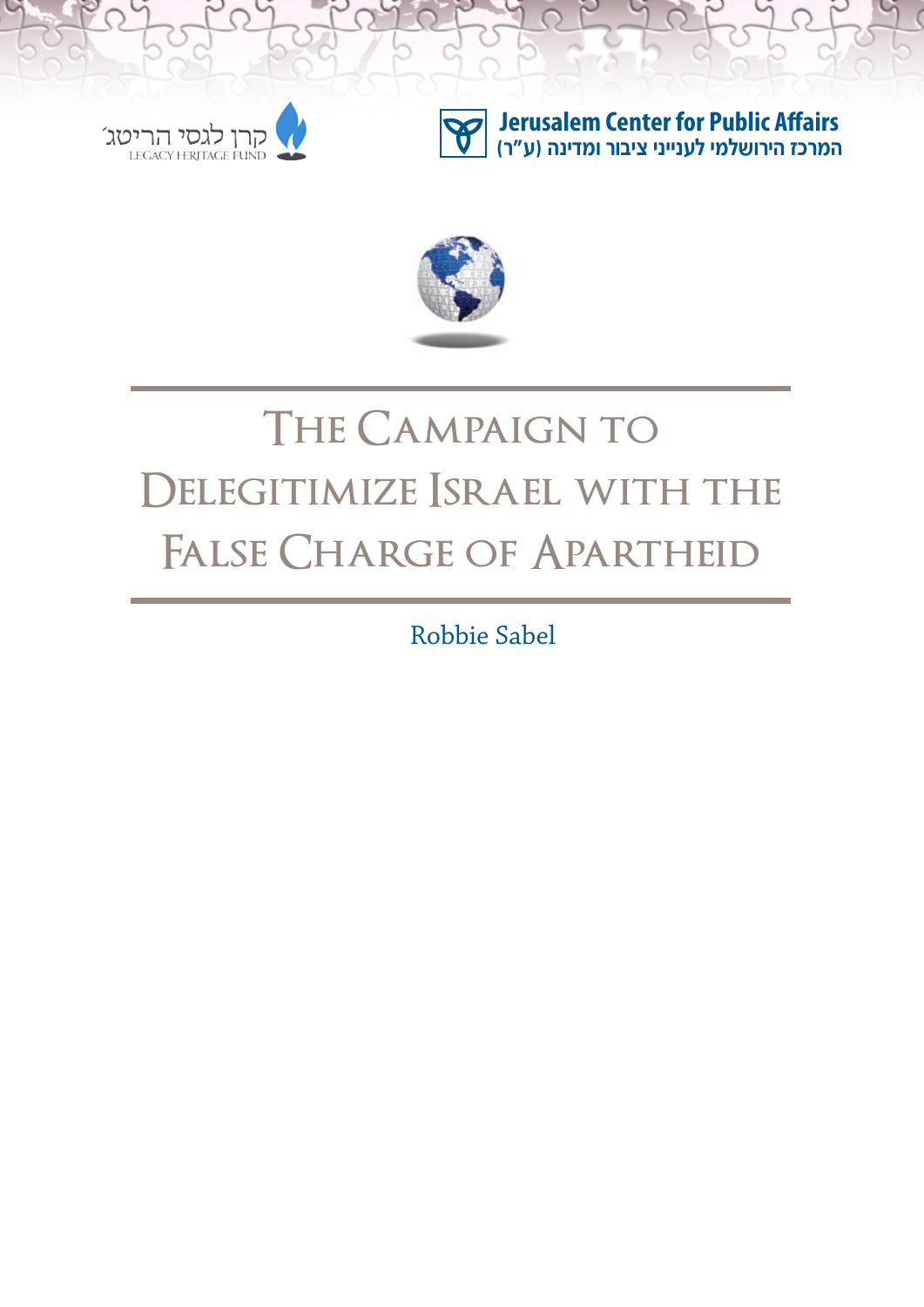#### **© 2009 Jerusalem Center for Public Affairs**

13 Tel Hai Street, Jerusalem, Israel Tel. 972-2-561-9281 Fax. 972-2-561-9112 Email: jcpa@netvision.net.il www.jcpa.org | www.globallawforum.org

#### **ISBN 978-965-218-073-5**

Production Director: Edna Weinstock-Gabay Graphic Design: Rami & Jacky Studio (www.ramijaki.co.il)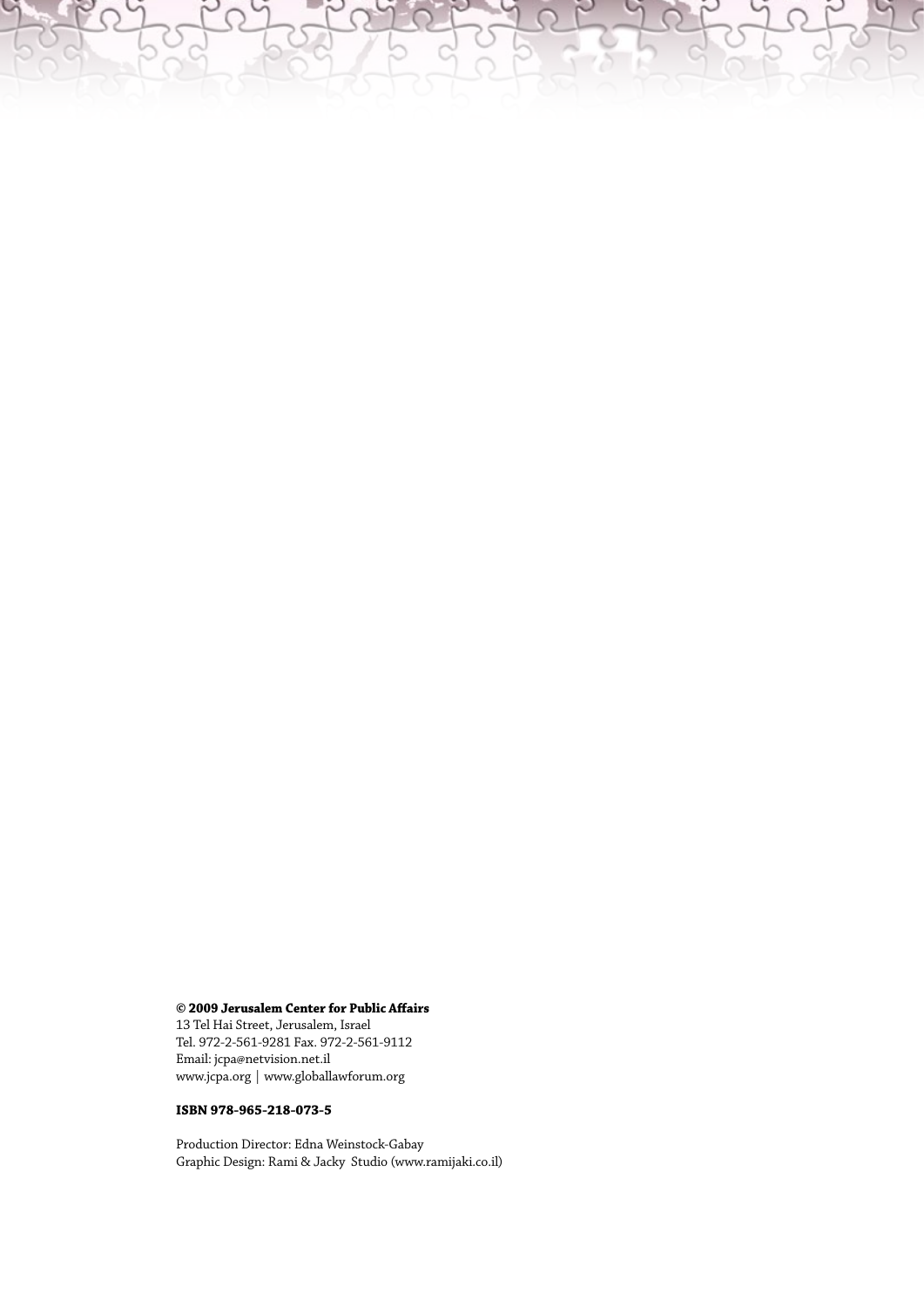#### **Executive Summary**

- » If Israel's detractors can associate the Jewish movement for self-determination with the Apartheid South African regime, they will have done lasting and maybe irreparable damage. Yet the comparison of Israel to South Africa under white supremist rule has been utterly rejected by those with intimate understanding of the old Apartheid system.
- » Israel is a multi-racial and multi-colored society, and the Arab minority actively participates in the political process. There are Arab parliamentarians, Arab judges including on the Supreme Court, Arab cabinet ministers, Arab heads of hospital departments, Arab university professors, Arab diplomats in the Foreign Service, and very senior Arab police and army officers. Incitement to racism in Israel is a criminal offence, as is discrimination on the basis of race or religion.
- » The accusation is made that the very fact that Israel is considered a *Jewish* state proves an "Apartheid-like" situation. Yet the accusers have not a word of criticism against the tens of liberal democratic states that have Christian crosses incorporated in their flags, nor against the Muslim states with the half crescent symbol of Islam. For a Western state, with Jewish and Muslim minorities, to have Christmas as a national holiday is permissible, but for Israel to celebrate Passover as a national holiday is somehow racist. For various Arab states to denote themselves as Arab Republics is not objectionable.
- » Zionism is perhaps the only national movement that has received explicit support and endorsement both from the League of Nations and from the United Nations. It was the League of Nations that approved the mandate for Palestine with its ringing endorsement of "the historical connection of the Jewish people with Palestine and to the grounds for reconstituting their national home in that country."
- » The real goal behind the Apartheid campaign is the denial of the legitimacy of the State of Israel and the determination that the only status the Jewish population in Israel can hope for is that of a "protected" ethnic minority in an Arab Palestinian state.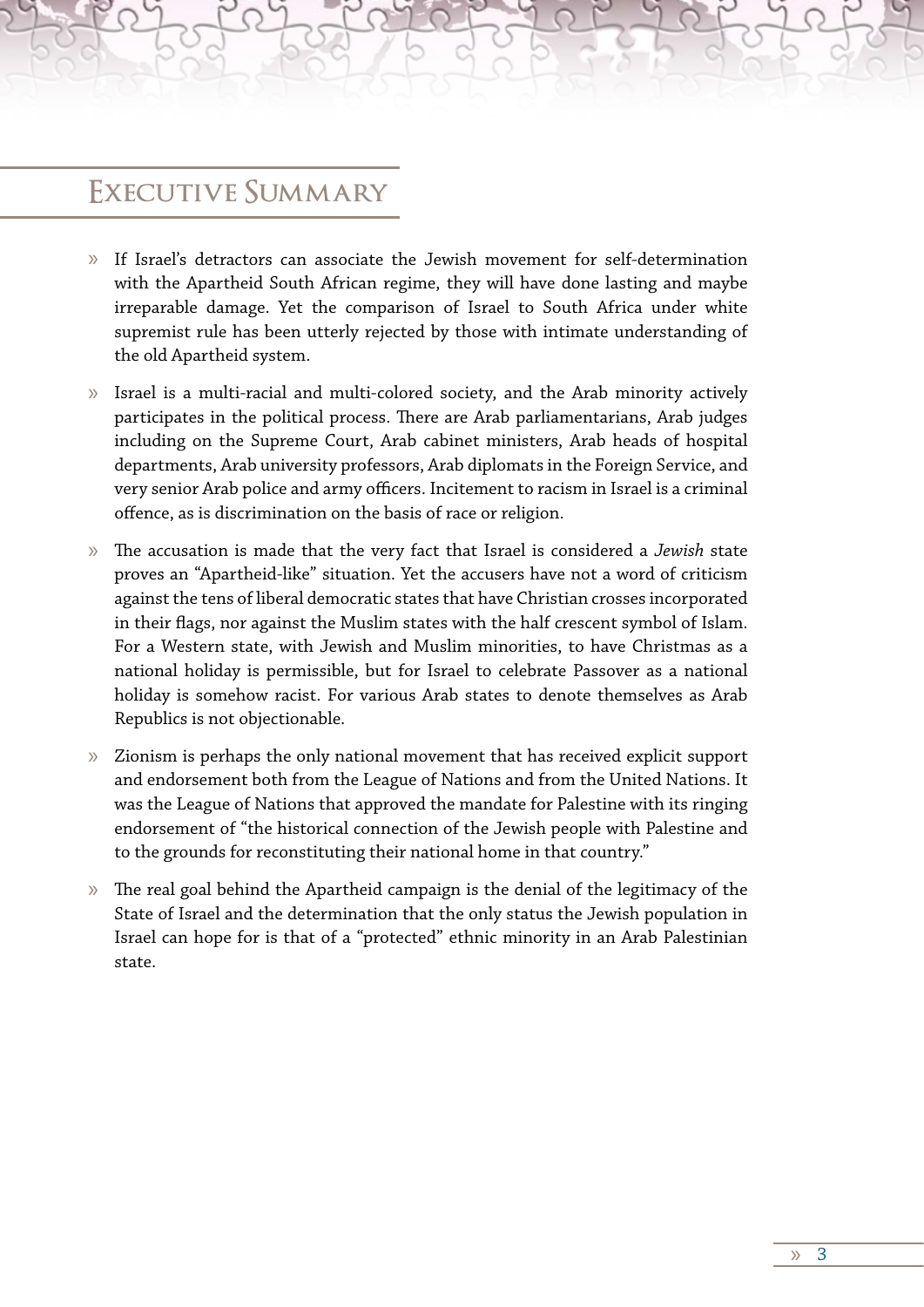#### **How to Respond to a Lie**

It is always a dilemma for an individual or a nation as to how to react to the publication of a calumny. By definition, a calumny is a deliberately malicious misrepresentation of the facts about a particular matter in order to ruin the reputation of whomever is its target. To ignore the calumny may be interpreted as an admission or as a partial admission of the lie and it leaves the arena open for the lie to spread unhindered. To respond puts the responder in the invidious position of having to prove his innocence and to engage in a dialogue on the subject, a dialogue which by its very nature may serve to spread the calumny.

Attempts to smear Israel with the abhorrent phenomenon of racism and Apartheid have reached the level where I believe Israel must react notwithstanding the above dilemma. International law blogs on the subject are proliferating<sup>1,2</sup> and one organization has published a 300-page treatise by prominent lawyers "proving" that Israel is applying Apartheid.<sup>3</sup> If Israel's detractors can somehow, by analogy, associate the Jewish movement for selfdetermination with the Apartheid South African regime, they will have done lasting and maybe irreparable damage. Analogy to something odious is a very effective tool. It diverts attention from the reality of the subject, in this case Jewish self-determination and Israel, to a regime that is universally detested.

**The comparison of Israel to South Africa under white supremist rule has been utterly rejected by those with intimate understanding of the old Apartheid system.** 

The comparison of Israel to South Africa under white supremist rule has been utterly rejected by those with intimate understanding of the old Apartheid system. Benjamin Pogrund, a former deputy editor of the *Rand Daily Mail* in Johannesburg, and an anti-Apartheid activist, responded to a 2006 report in *The Guardian* charging Israel with practicing Apartheid. He remarked that after he went through surgery in an Israeli hospital in Jerusalem, he noted that the doctors, nurses, and patients around him were both Arabs and Jews. He concluded: "What I saw in the Hadassah Mt Scopus hospital was inconceivable in the South Africa where I spent most of my life, growing up and then working as a journalist who specialized in Apartheid."4

In contemporary South Africa itself, the false equation between Israel and the former Apartheid regime appears to have become popularized largely after the 2001 UN Durban Conference with the infamous anti-Israel declaration made by the NGOs that attended.<sup>5</sup> Indeed, at the time, South Africa's Deputy Foreign Minister Aziz Pahad issued a statement after the "disgraceful events" at the NGO meeting criticizing the way it had been "hijacked and used by some with an anti-Israel agenda to turn it into an anti-Semitic event."6 Nonetheless, the Apartheid accusation against Israel has persisted and even gained a broader international following.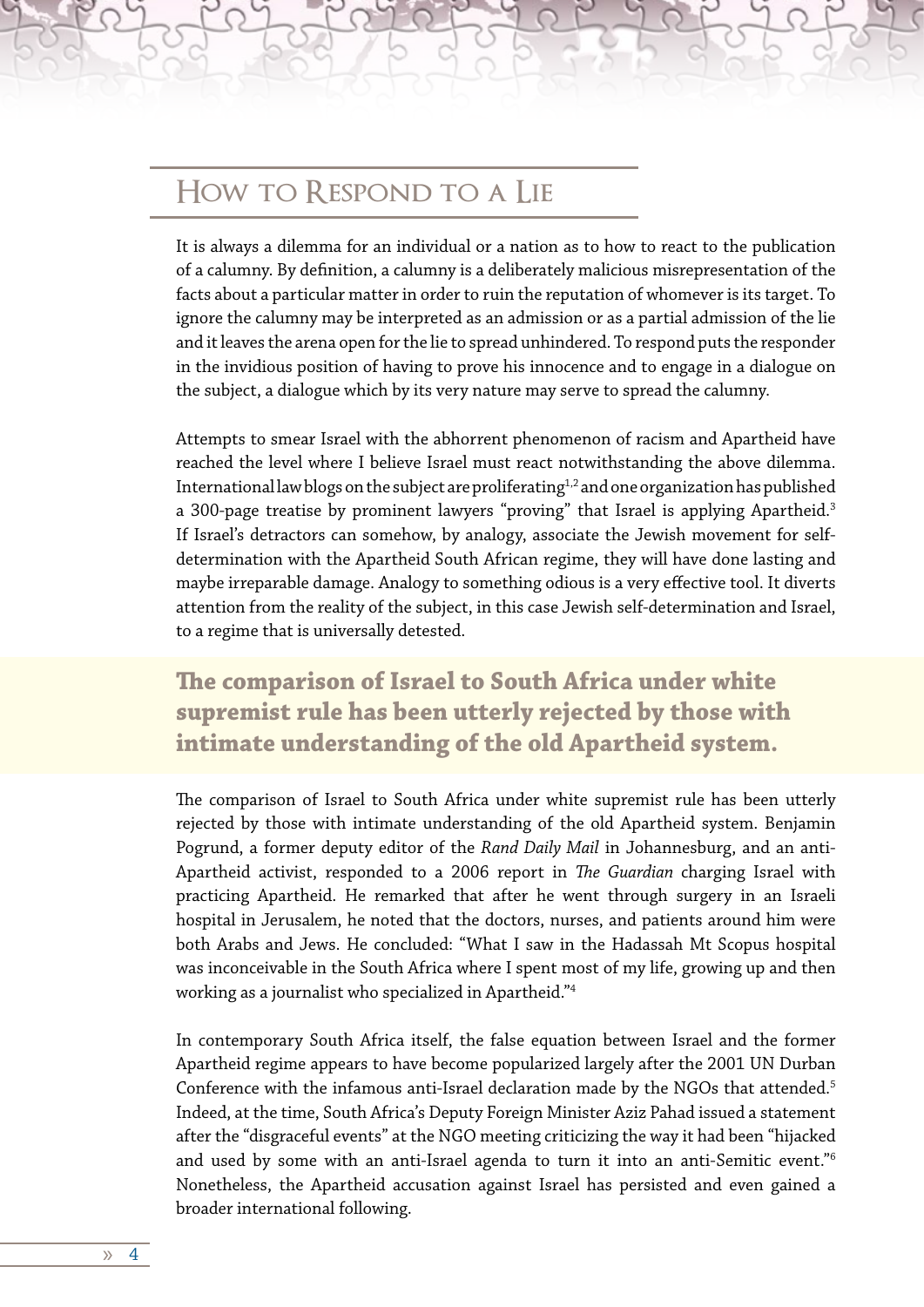### **History of the Apartheid Campaign Against Israel**

The genesis of the campaign to try and equate Zionism, the Jewish national movement, with racism and consequently Apartheid came from the coalition between the Arab states and the Soviet Union with their allies in the non-aligned movement in the 1970s. They used their automatic majority in the UN General Assembly to pass the 1975 resolution which defined Zionism as a form of racism. $^7$  This resolution was widely condemned by Christian leaders as anti-Semitic. Cardinal Terence Cooke of New York declared: "We must reject anti-Semitism just as much when clothed with seeming legality at the United Nations as when crudely exhibited on a neighborhood street corner." The U.S. National Catholic Conference for Interracial Justice declared that "This resolution is anti-Semitism at its worst." The presiding bishop of the U.S. Episcopal Church, John M. Allin, decried the UN action as "an inexcusable offense against those legitimate aspirations of the Jewish people for a homeland which the UN itself certified back in 1947."8 The resolution was subsequently rescinded by the General Assembly in 1991, $^{\mathrm{o}}$  apparently the first time that the UN General Assembly has taken such a step, but nevertheless the poisonous calumny had been planted.

The UN's World Conference Against Racism, Racial Discrimination, Xenophobia and Related Intolerance, held in Durban, South Africa, in September 2001, gave the Israel Apartheid calumny new force in international circles. The Declaration of the NGOs at the Durban meeting openly stated: "We declare Israel as a *racist*, *Apartheid* state in which Israel's brand of *Apartheid* as a crime against humanity has been characterized by separation and *segregation*, *dispossession, restricted land access, denationalization, 'bantustanization' and inhumane acts*" (emphasis in original text). The Durban NGO declaration set off a global campaign against Israel that included an "Israel Apartheid Week" initiative across Canadian college campuses and at some U.S. universities as well.

Then in 2006, former President Jimmy Carter published his bestselling book, *Palestine: Peace Not Apartheid*. 10 Although he wrote at the end of his book that the situation in Israel "is unlike that in South Africa," in subsequent public appearances he stressed the comparison between Israel and Apartheid South Africa.<sup>11</sup> Carter chose to use the term "Apartheid" in his title to create controversy. His book gave the defamation of Israel as an Apartheid state new traction. Indeed, in reviewing the book for the *New York Review of Books*, Joseph Lelyveld, the former executive editor of the *New York Times*, asserted that Carter could have taken the calumny much further and should have done so.<sup>12</sup>

» 5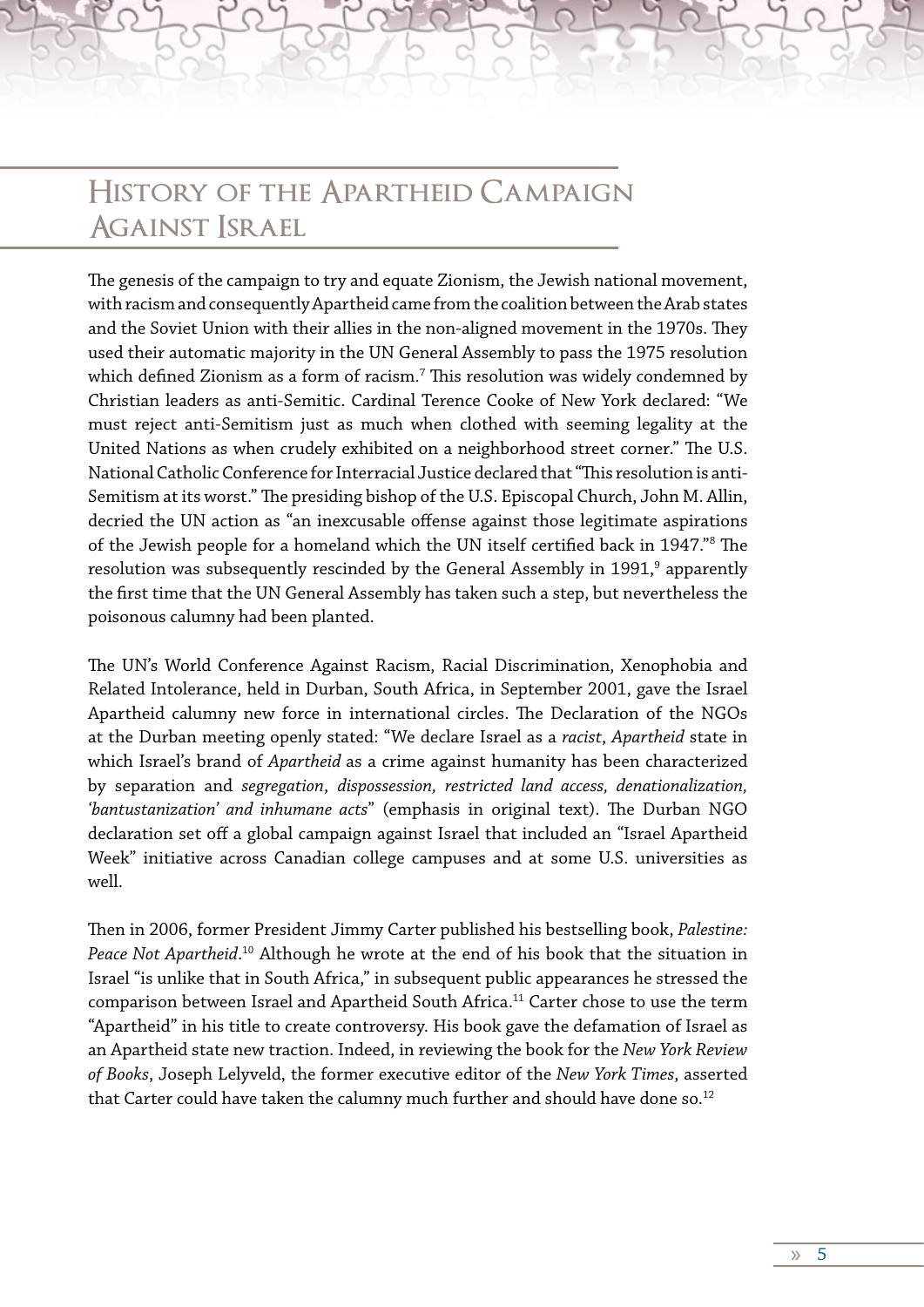### **What Apartheid Really Means**

Apartheid has been defined as a "social and political policy of racial segregation and discrimination enforced by white minority governments in South Africa from 1948 to 1994."13 A dictionary definition is "racial segregation; *specifically*: a former policy of segregation and political and economic discrimination against non-European groups in the Republic of South Africa."14 It was a situation where the black majority of the population was segregated, discriminated against, and denied the right to vote in the general elections and participate in the government.15

Among the prominent features of South African Apartheid policies were:

- » Prohibition of marriages between white people and people of other races.<sup>16</sup>
- » Prohibition of extra-marital sex relations between white and black people.<sup>17</sup>
- » Forced physical separation between races by creating different residential areas for different races.<sup>18</sup>
- » Prohibiting a black person from performing any skilled work in urban areas except in those sections designated for black occupation.<sup>19</sup>
- » Prohibiting colored persons from voting in general elections.20
- » Requiring all black persons to carry a special pass, at all times. No black person could leave a rural area for an urban one without a permit from the local authorities.<sup>21</sup>
- » Prohibiting strike action by blacks.22
- » Establishing a Black Education Department. Verwoerd (then Minister of Native Affairs, later Prime Minister) stated that its aim was to prevent Africans from receiving an education that would lead them to aspire to positions they wouldn't be allowed to hold in society.<sup>23</sup> Black students were banned from attending major white universities.<sup>24</sup>
- » The so-called "petty segregation" in all public amenities, such as restaurants, swimming pools, and public transport. "Europeans Only" and "Non-Europeans Only" signs were put up to enforce this legislation.<sup>25</sup>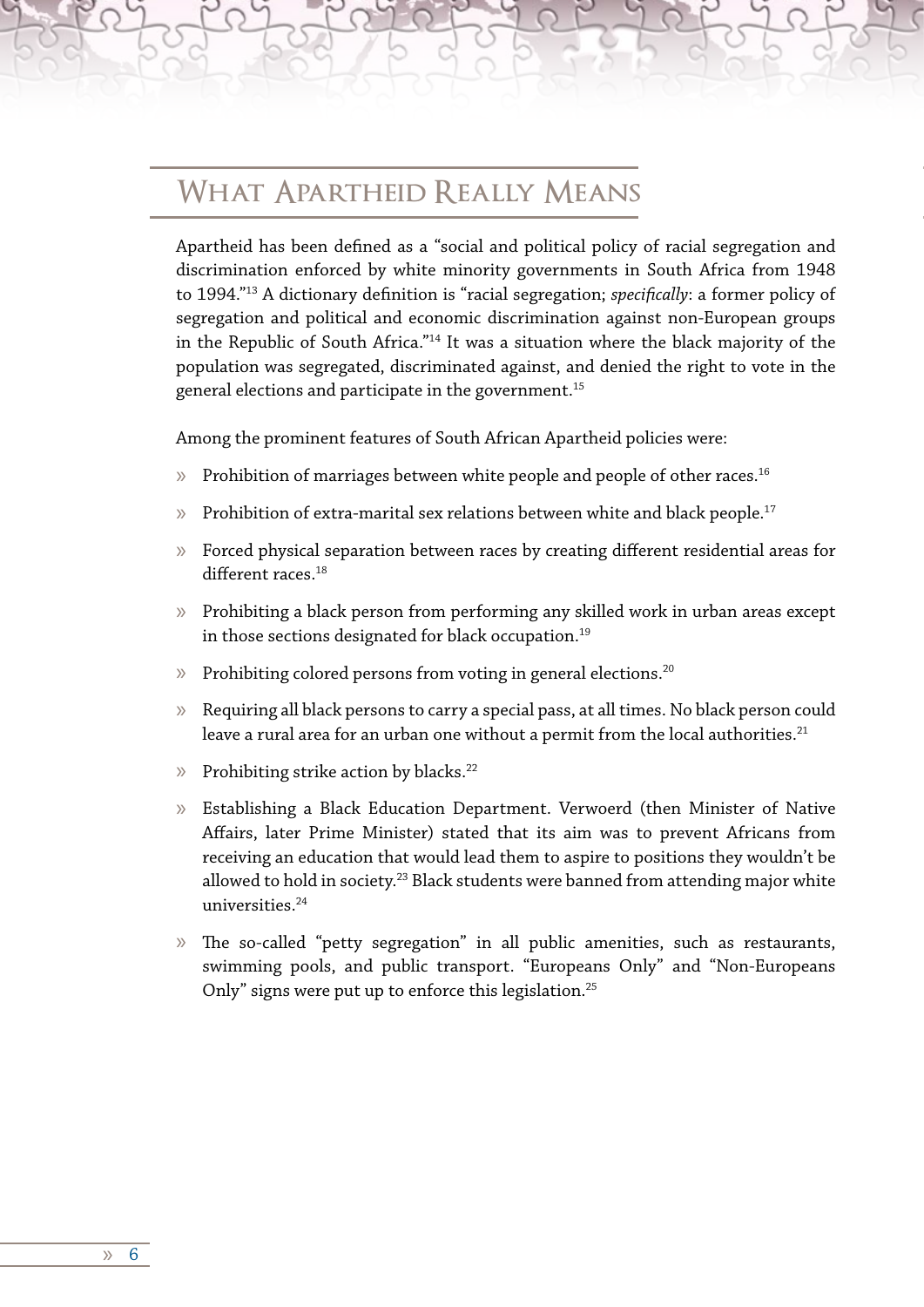#### **The Nature of Israeli Society**

Israel suffers from all the internal strains and tensions that every immigrant society endures. The continuous security threats facing Israel add to the tension. The presence of the Arab minority, some of whom have strong family and cultural bonds to their kinsmen in hostile Arab states, is another unsettling factor. However, no objective observer could claim that there is Apartheid in Israel.

**No objective observer could claim that there is Apartheid in Israel. There are Arab parliamentarians, Arab judges including on the Supreme Court, Arab cabinet ministers, Arab diplomats in the Foreign Service, and very senior Arab police and army officers.**

Israel is one of the more open societies in the world.<sup>26</sup> Jews comprise some 80 percent of the population, but it is a multi-racial and multi-colored society. Israel has universal suffrage with free elections and an independent and effective judiciary. The Arab minority actively participates in the political process. There are Arab parliamentarians, including Arabs as Deputy Speakers of the Knesset. There are Arab judges including on the Supreme Court, Arab cabinet ministers, Arab heads of hospital departments, Arab university professors, Arab diplomats in the Foreign Service, and very senior Arab police and army officers.27

Incitement to racism in Israel is a criminal offence.28 A number of Israeli towns have mixed Arab-Jewish populations. In the past, when a private cooperative village instituted a membership selection process that was seen to discriminate against Arabs, it was declared by Israel's Supreme Court to be discrimination and hence illegal.<sup>29</sup> It is a crime under Israeli law for any public body to discriminate on the basis of race or religion. The Israel Supreme Court has ruled that "the rule prohibiting discrimination between persons on grounds of race, sex, national group, community, country of origin, religion, beliefs or social standing is a basic constitutional principle, intertwined and interwoven into our basic legal concepts and forming an integral part of it."30

The law prohibiting discrimination in public places<sup>31</sup> has been interpreted broadly by the courts as applying to even private places, including schools, libraries, pools, and stores serving the public. A law from the year 2000 bans any form of discrimination concerning the registration of students by governmental and local authorities or any educational institution. It is not surprising that after examining the false analogy between Israel and Apartheid South Africa, Rhoda Kadalie, a South African anti-Apartheid activist, concludes in an analysis, co-authored with Julia Bertelsmann, that:

» 7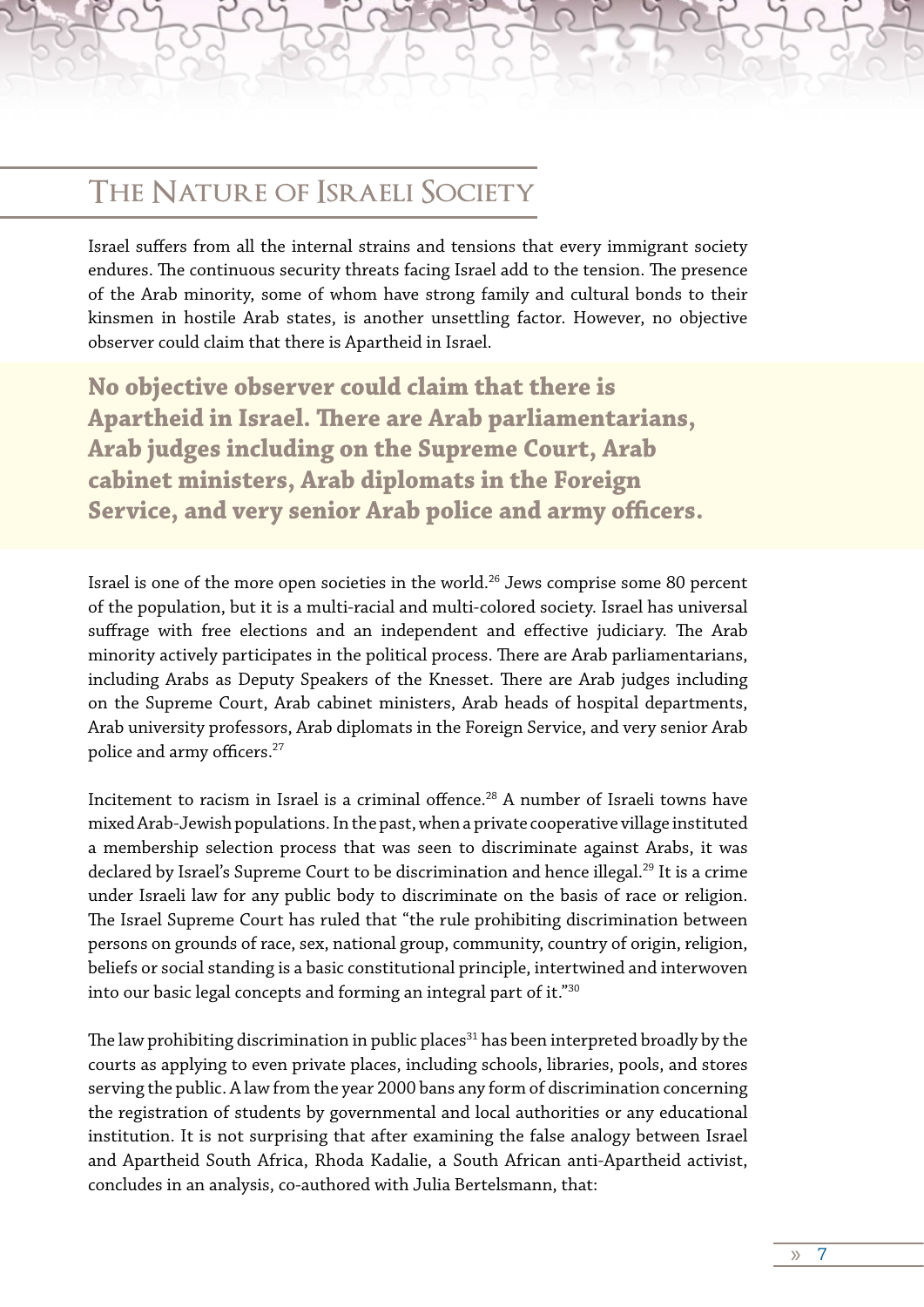Israel is not an Apartheid state....Arab citizens of Israel can vote and serve in the Knesset; black South Africans could not vote until 1994....Whereas Apartheid was established through a series of oppressive laws that governed which park benches we could sit on, where we could go to school, which areas we were allowed to live in, and even whom we could marry, Israel was founded upon a liberal and inclusive Declaration of Independence....Israeli schools, universities and hospitals make no distinction between Jews and Arabs. An Arab citizen who brings a case before an Israeli court will have that case decided on the basis of merit, not ethnicity. That was never the case for blacks under Apartheid.<sup>32</sup>

Thus, it is difficult to visualize a society less akin to South Africa under Apartheid.

### **The Accusation that Since Israel is a Jewish State, This Means Apartheid**

Since accusations of actual Apartheid in modern Israel lack credence, the accusation is made that the very fact that Israel is considered a *Jewish* state proves an "Apartheidlike" situation.<sup>33</sup> One website writes that "Apartheid began and is rooted in the very establishment of the colonial Jewish state, both in law (de jure) and in the implementation of its goals on various levels (de facto)"34 and that "the establishment of a 'Jewish People' is a construct and tool of the Zionist project to legitimize it and to define the very real target of its racism."35 One "learned" study concludes: "The system Israeli Zionism resembles is that operative in the Union, later Republic of South Africa between 1948 and (at the latest) 1994.36

**Israel's accusers have not a word of criticism against liberal democratic states that have Christian crosses incorporated in their flags, nor against the Muslim states with the half crescent symbol of Islam or Arab states that denote themselves as Arab Republics.** 

The crux of the accusation against Israel is encapsulated in the often-repeated charge that the racism of Israel "is symbolized most clearly in Israel's Jewish flag, anthem and state holidays."<sup>37</sup> The accusers have not a word of criticism against the tens of liberal democratic states that have Christian crosses incorporated in their flags, nor against the Muslim states with the half crescent symbol of Islam. For a Western state, with Jewish and Muslim minorities, to have Christmas as a national holiday is permissible, but for Israel to celebrate Passover as a national holiday is somehow racist. For various Arab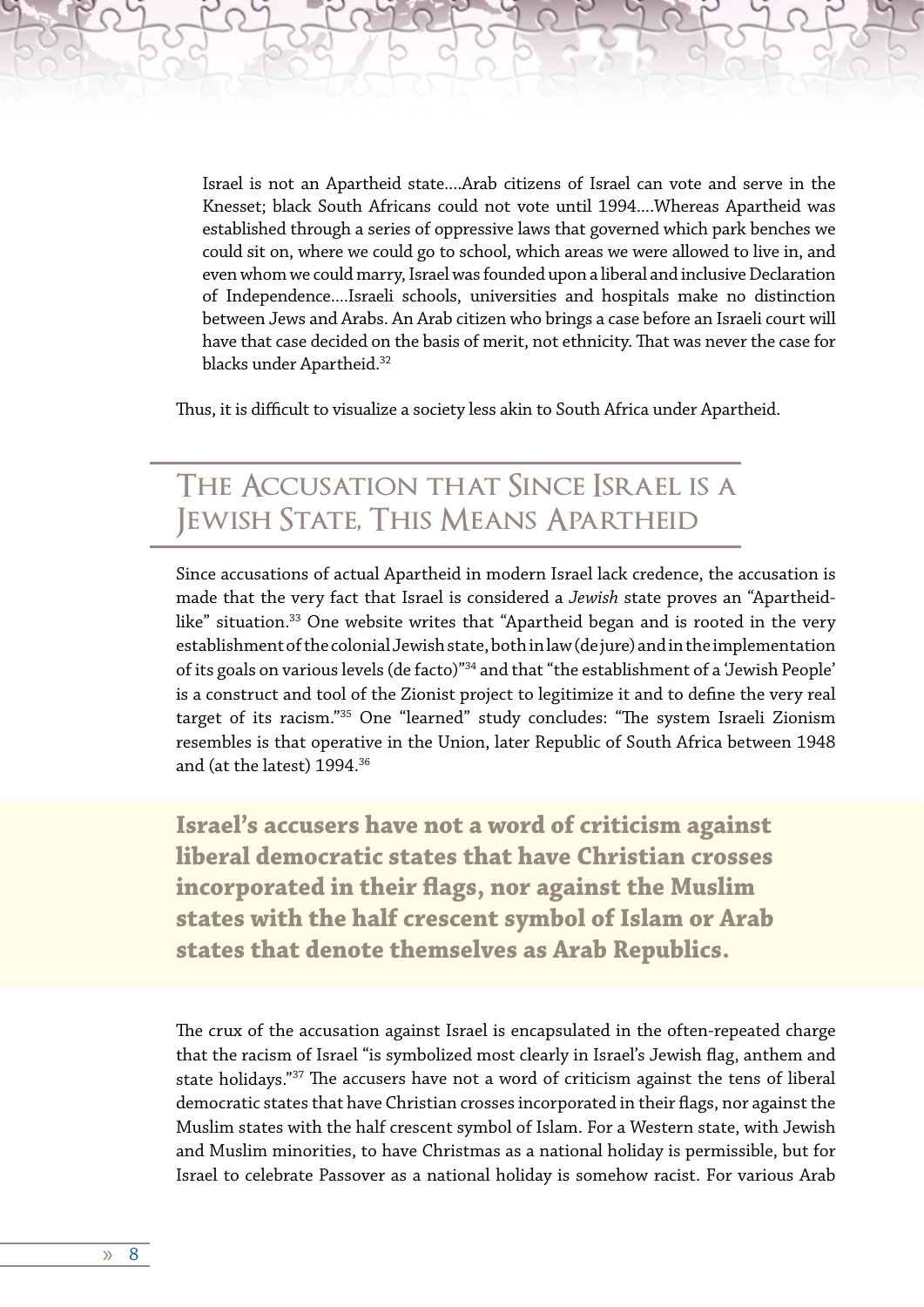states to denote themselves as Arab Republics is not objectionable, but a Jewish state is racism and Apartheid. As one of the most active websites promoting the calumny puts it: "The Zionist project is a European construct, born out of European nationalism expressed in nation-statehood during the era of colonialism. The Palestinian struggle for liberation is in essence an anti-colonial struggle. Inherent within *any* colonial project is a racist, Euro-centric worldview."38 In other words, the Palestinian national movement is legitimate, but the Jewish national movement is Apartheid.<sup>39</sup> One website equating Zionism with Apartheid explains the analogy on the grounds that Israeli law requires that "Palestinians' political participation inside Israel is expressly conditional upon the acceptance of the Jewish exclusivity of the state."40 The authors neglect to quote the full text of the law which in fact makes no reference to "exclusivity," but denies a political list the right to participate in elections if it calls for:

- » Negation of the existence of the State of Israel as a Jewish and democratic state;
- » Incitement to racism;
- » Support for armed struggle by a hostile state or a terrorist organization against the State of Israel.<sup>41</sup>

A law outlawing racism is not Apartheid.

Another website accuses Israel of Apartheid since: "military veteran benefits are awarded mostly only to Jews."<sup>42</sup> The website fails to mention that Arabs are not subject to compulsory military service and hence can study or work during the three-year period when other 18-year-olds are doing their compulsory service. The website also fails to mention that those Arabs who do join the Army receive the identical military veteran benefits.<sup>43</sup> It would appear that any country that grants military veteran benefits, such as the U.S. GI Bill of Rights, is guilty of Apartheid in the eyes of such websites.

Despite massive propaganda over the years by Arab states and by hate-mongers from both the extreme Left and the extreme Right, the overwhelming majority of people living in democratic societies have shown support for the principle that the Jewish people were exercising a legitimate right to self-determination in creating Israel. It is against this massive show of solidarity with Israel that the specter of association with Apartheid has been raised. It is an attempt to delegitimize the Jewish national movement. It is perhaps all the more pernicious in that it is not raised as an argument against any specific issue of Israel's foreign policy but against the very legitimacy of a Jewish national movement.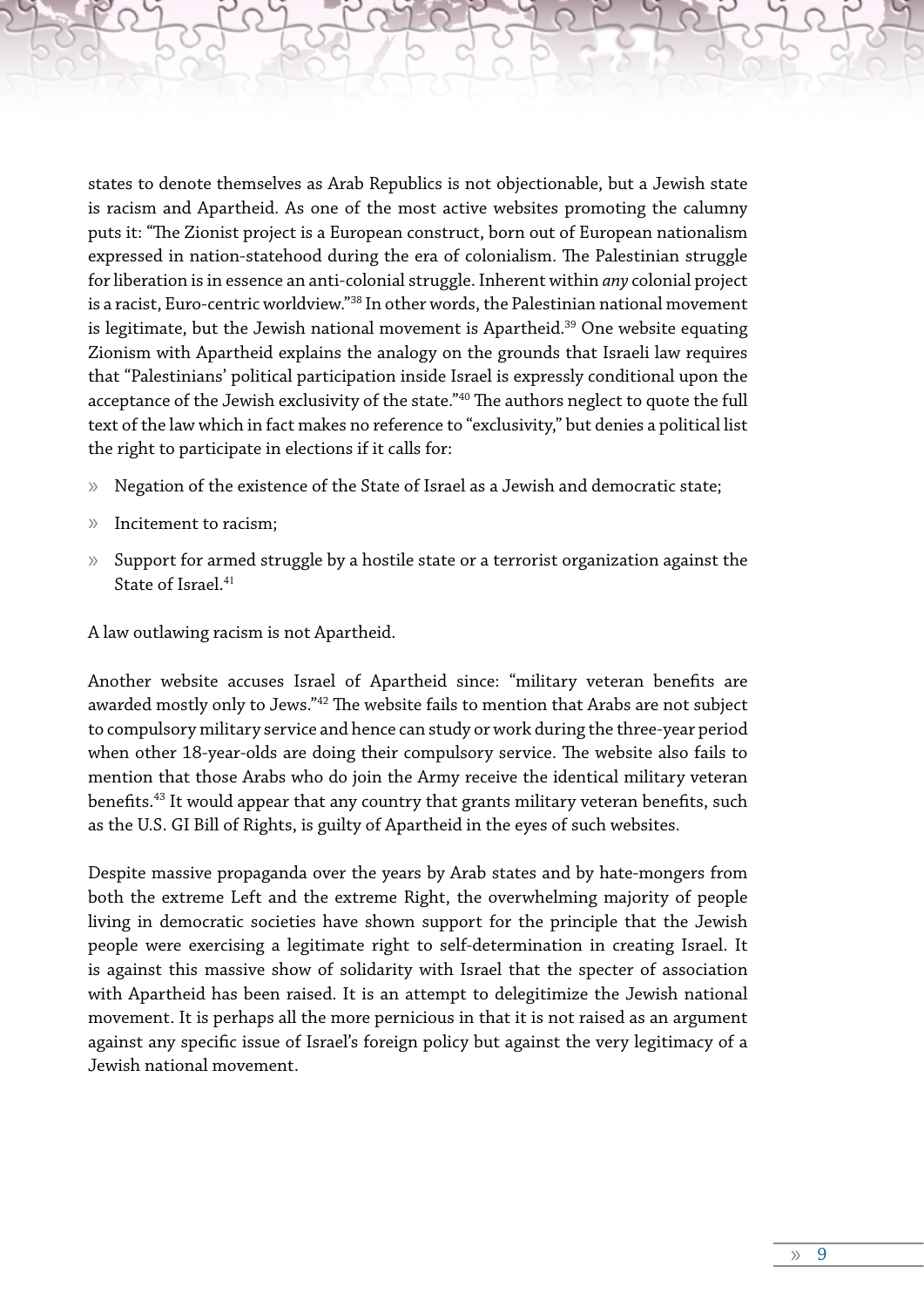### **International Legal Endorsement of the Jewish National Movement**

**Zionism is perhaps the only national movement that has received explicit support and endorsement both from the League of Nations and from the United Nations. The Mandate for Palestine gave recognition "to the historical connection of the Jewish people with Palestine and to the grounds for reconstituting their national home in that country."**

Needless to say, none of the accusations against Zionism as being a form of Apartheid point out that it is perhaps the only national movement that has received explicit support and endorsement both from the League of Nations and from the United Nations. It was the League of Nations that approved the Mandate for Palestine with its ringing endorsement in the Preamble that: "Whereas recognition has thereby been given to the historical connection of the Jewish people with Palestine and to the grounds for reconstituting their national home in that country."44 The Mandate interestingly also called on the Mandatory Power to "facilitate Jewish immigration under suitable conditions and shall encourage, in co-operation with the Jewish agency..., close settlement by Jews on the land, including state lands and wastelands not required for public purposes."45 It was the United Nations that in 1947 called for the establishment of "Independent Arab and Jewish States."46 Here again, presumably, the call for an independent Arab state is legitimate, but the call for an independent Jewish state is somehow racism. It was the United Nations that in 1949 by a two-thirds majority declared that the Jewish state was a "peace-loving state" and accepted Israel as a full member of the UN.<sup>47</sup>

#### **The Peace Process as a Form of Apartheid?**

Another track to try and associate Israel with the South African Apartheid regime is to claim that the Middle East Peace Process is somehow a manifestation of Apartheid.<sup>48</sup> Chomsky writes of the "administration put into the hands of a corrupt and brutal Palestinian authority, playing the role of indigenous collaborators under imperial rule such as the Black leadership of South Africa's Bantustans."49 Professor Francis Boyle described the Oslo process as "akin to the Bantustans that the Apartheid Afrikaner regime had established for the Black People in the Republic of South Africa.<sup>50</sup> One writer states that "in the name of security: Israel sets up Apartheid zones."51 Learned NGOs have held workshops on the subject.<sup>52</sup>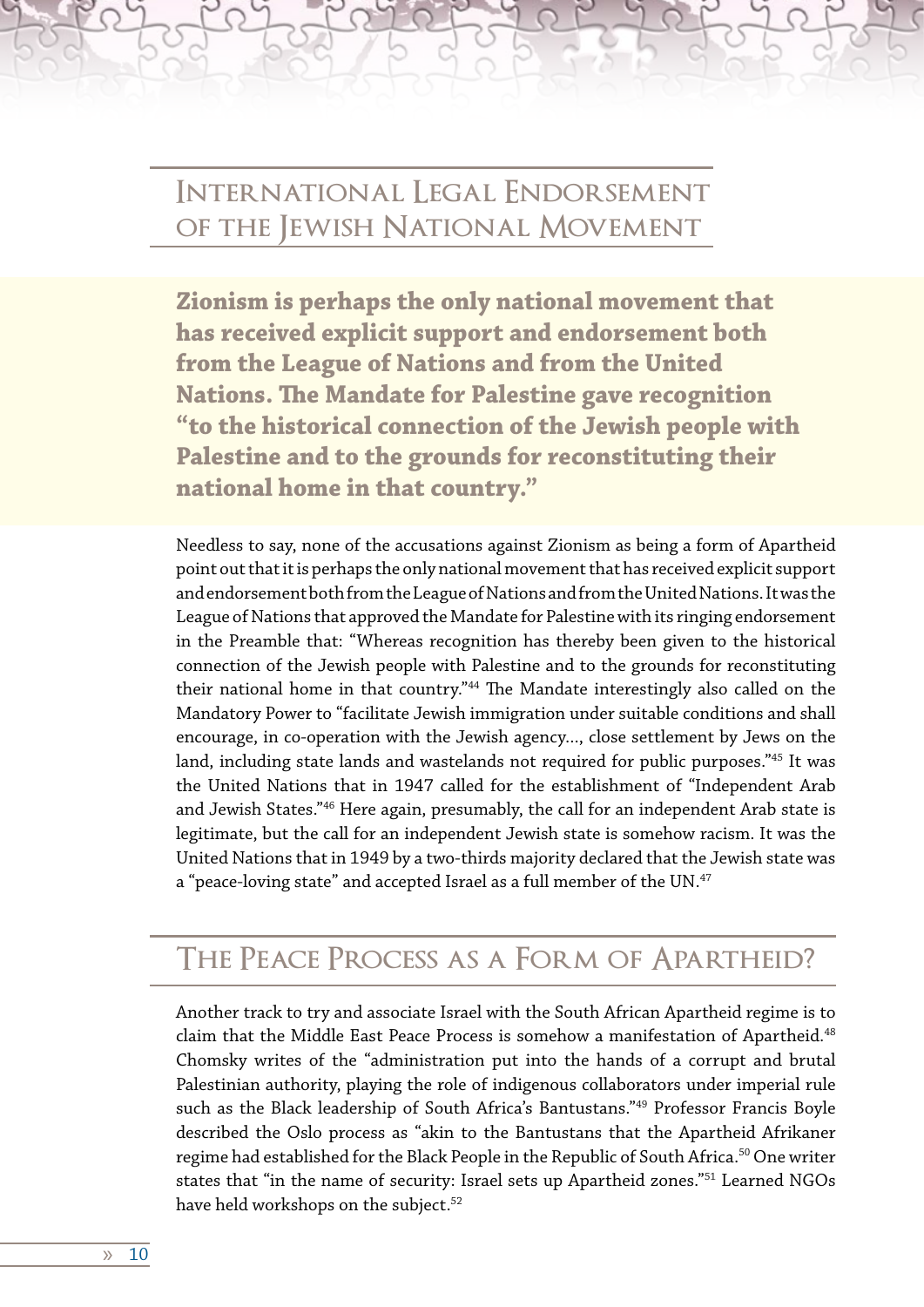The Peace Process has had its detractors, but it is surely strange to ignore that the process has given hope for a lasting peace settlement. It gained its protagonists three Nobel Peace Prizes and the support, in democratic elections, of the majority of the population of Israel and of the Palestinians in the West Bank. The Israel-Palestinian Oslo Declaration of Principles, as part of the Madrid peace process,<sup>53</sup> was signed as an act of support by the United States and by the Russian Federation. The Interim 1995 Israeli-Palestinian Agreement, also part of the Madrid process,<sup>54</sup> was signed as an act of support by representatives of the United States, the Russian Federation, Egypt, Jordan, the European Union, and Norway. The Middle East "Roadmap,"55 incorporating the Madrid principles, has been repeatedly endorsed by the UN Security Council.<sup>56</sup> The United Nations General Assembly has endorsed these Israeli-Palestinian agreements;<sup>57</sup> they have even been mentioned with approval by the International Court of Justice.<sup>58</sup> This is hardly "Bantustans," puppet regimes that were not supported by a single state other than South Africa which unilaterally created them. The virulent criticism would seem to derive from those who are not interested in any peaceful resolution.

### **The "Wall" as Apartheid**

The most popular use of the word "Apartheid" in relation to Israel appears to be in connection with Israel's security fence. The Israeli Army has explained the need for the fence: "Between Israel and the areas of the Palestinian Authority there is no border or natural obstacles, which, to date, enables the almost unhindered entry of terrorists into Israel. The security fence that exists along the Gaza Strip has proven its defensive robustness and the vast majority of infiltration attempts through it were discovered and thwarted."<sup>59</sup>

Those criticizing the construction tend to use the word "wall" and call it a separation wall though in fact "only a tiny fraction of the total length of the barrier (less than 3 percent or about 10 miles) is actually a thirty-foot-high concrete wall."60 Any border fence in fact serves to separate areas and one may hope for a world with no borders. However, as long as Israel has to face terrorist acts, it is legitimate for it, as it is for other states, to erect a barrier to prevent terrorist attacks and illegal crossings.<sup>61</sup> Those calling the fence the "Apartheid wall" make frequent reference to the advisory opinion of the International Court of Justice on the issue. $62$  They fail to point out that in its opinion on the wall the International Court of Justice at no time made any analogy or reference to Apartheid or referred to an "Apartheid wall." Furthermore, although the International Court criticized the route of the "wall" as being beyond the 1949 "Green" Armistice Line,<sup>63</sup> the court was careful not to deny Israel's right in principle to build such a security fence.

**The International Court of Justice at no time made any analogy or reference to an "Apartheid wall" and was careful not to deny Israel's right to build a security fence.**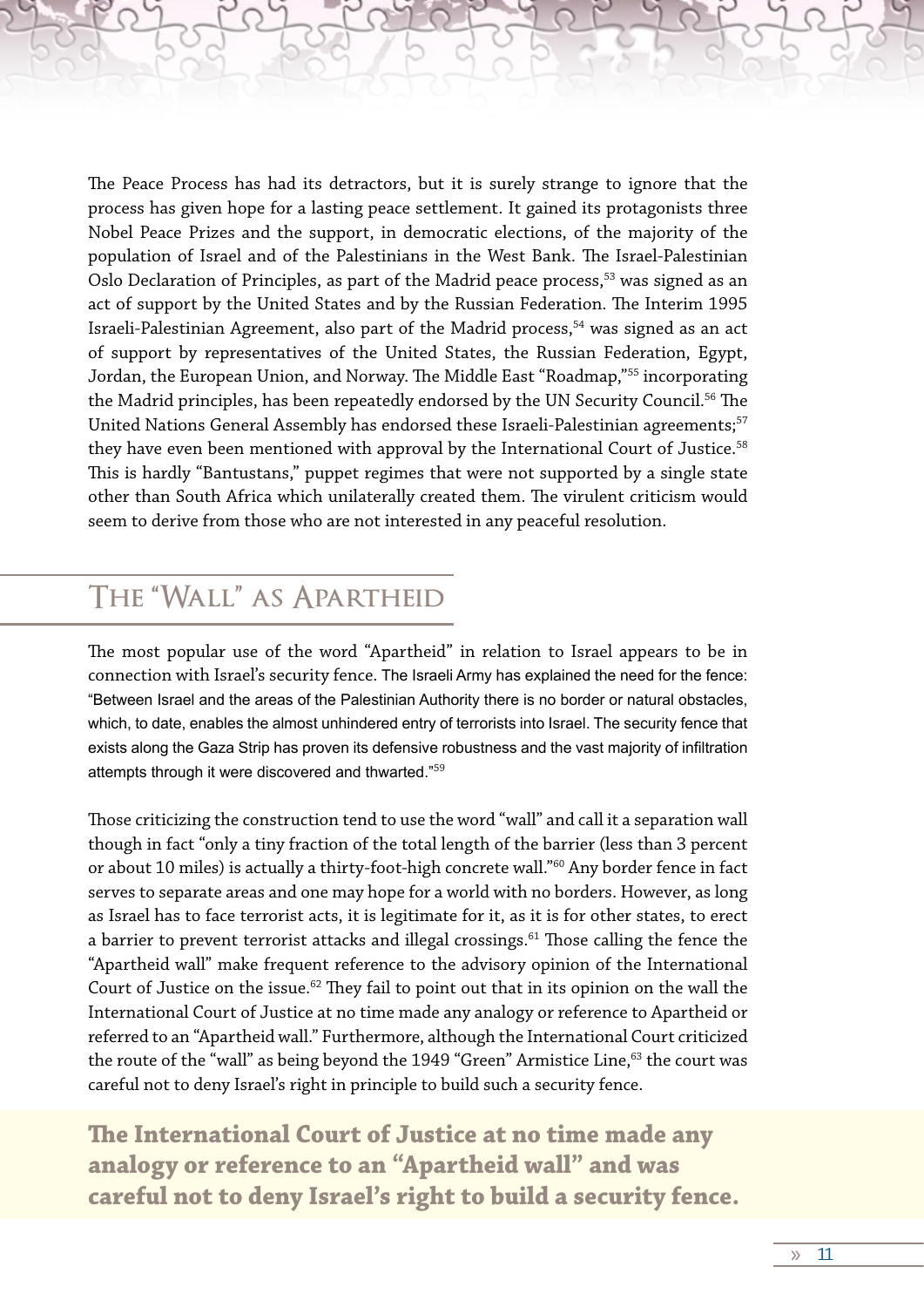## **The "Occupied Territories" and Settlements as Apartheid?**

Some exponents of the "Israel Apartheid" thesis, aware that they have a problem with branding Israeli society as an Apartheid society, limit themselves to claiming that the Israeli administration and Israeli settlements in the West Bank are a manifestation of Apartheid.<sup>64</sup>

Exponents of the Israel-Apartheid campaign claim that eastern Jerusalem is subject to an Apartheid regime and argue that "Since the illegal annexation by Israel in 1967, all successive Israeli governments have made great efforts to reduce significantly the number of Palestinians residing in eastern Jerusalem, to assure Israeli sovereignty, [and] a Jewish majority."65 This is a very strange accusation. The Arab population of Jerusalem was 68,000 in 1967, comprising 25 percent of the total population. In 2007 the Arab population of Jerusalem was 260,000, comprising 35 percent of the total population of the city. $66$ 

The existence of some roads in the West Bank where, for security reasons, Israeli and Palestinian traffic is separated is also presented as proof of Apartheid.<sup>67</sup> This claim completely ignores the very real security threat to Israeli road traffic and incidentally also ignores the fact that "Israeli traffic" includes the vehicles of the more than one million Arabs who are Israeli citizens, and who also have been subject to terrorist attacks.

A major theme of the "Israel applies Apartheid to the territories" campaign is that Israeli law, with all its built-in safeguards of individual rights, applies to Israeli settlers but not to the local Palestinian population who are subject to Israeli military administration. Such criticism ignores two major facts. The first is that since 1993, as part of the peace process, it is the Palestinian Authority that has jurisdiction over the overwhelming majority of Palestinians in the West Bank. Hamas, which splintered off from the Palestinian Authority, has jurisdiction over the whole population of the Gaza Strip. The vast majority of Palestinians in the West Bank and Gaza are hence subject neither to the Israeli military administration nor to regular Israeli law. Their laws, courts, police, prisons, taxes, etc., are Palestinian and Israel has no jurisdiction over them.

**As for the claim of Apartheid in the territories, as a result of the Oslo Accords it is the Palestinian Authority that has jurisdiction over the overwhelming majority of Palestinians in the West Bank, while Hamas has jurisdiction over the whole population of Gaza.**

The other issue the criticism ignores is that any attempt to apply internal Israeli law to the few local Palestinians who are still under temporary Israeli military administration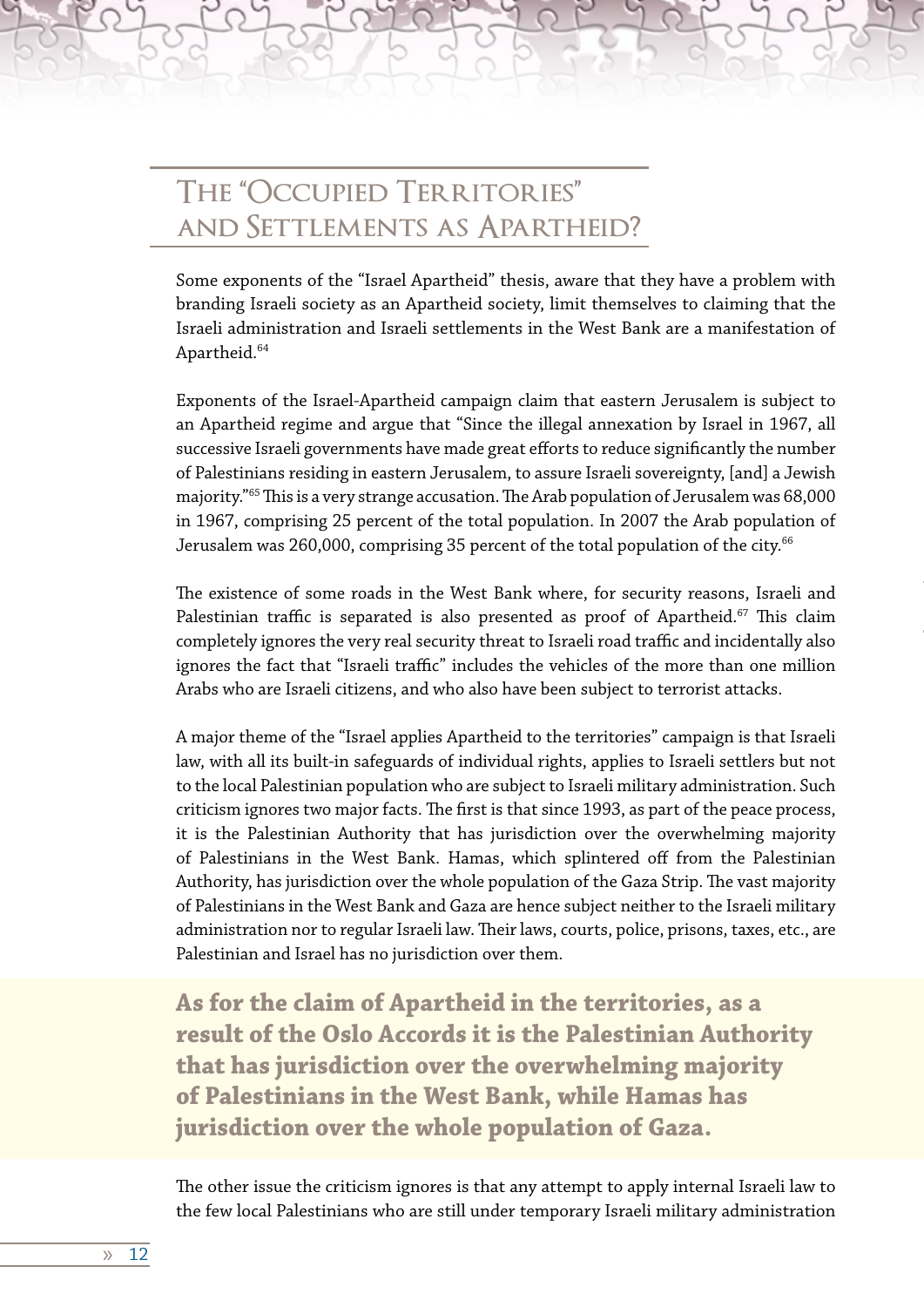would be met by vehement world opposition. According to international law, temporary military administration is the norm to be applied to territories that are not under the sovereignty of a state. Israel is damned if it does and damned if it doesn't. What Israel has done is to allow all Palestinians within its jurisdiction access to the Israel Supreme Court to petition against the Israeli army and government. This is apparently the only time a state has allowed such access to persons under its military administration.

The issue of settlements in the West Bank is a matter of debate in the international community as well as within Israel society. What is clear, however, is that it will be resolved if Israel and the Palestinians can agree on a boundary. When that boundary is fixed, any Israeli settlement on the Palestinian side of the future boundary can only continue to exist with the agreement of the Palestinians. The issue is one of boundaries between Israel and a future Palestinian state. It is not an Apartheid system of a minority controlling a majority, but a border dispute that hopefully will be negotiated peacefully in the near future.

#### **Conclusion**

The Apartheid campaign against Israel has another revealing feature. It rarely deals with the massive abuse of human rights or cases of real Apartheid elsewhere in the world. In other words, it singles out Israel with a false accusation. For example, President Carter has spoken about Israeli Apartheid but is careful about how he describes the conflict in Darfur, where Sudan's Arab regime has been slaughtering black Muslims with the backing of many Arab states.<sup>68</sup> The campaign against Israel is not based on a concern with the universal application of human rights, but on something else. This treatment of Israel is nothing less than an effort to delegitimize the Jewish state, by attributing to it the most heinous crimes. Michael Ignatieff, the head of Canada's Liberal Party who served as a professor of human rights policy at Harvard University in previous years, made this very point in March 2009: "International law defines 'Apartheid' as a crime against humanity. Labeling Israel as an 'Apartheid' state is a deliberate attempt to undermine the legitimacy of the Jewish state itself."69

Perhaps the most chilling indication of the real purpose behind the "Israel is Apartheid" campaign is revealed in one of the most active websites behind the campaign. They write that among the goals of "prosecution for the crime of Apartheid is to force Israel to –

(4) Enable the true majority to return to power over their own lands, while protecting the rights of ethnic minorities."70

In other words, the real goal behind the Apartheid campaign is the denial of the legitimacy of the State of Israel and the determination that the only status the Jewish population in Israel can hope for is that of a "protected" ethnic minority in an Arab Palestinian state.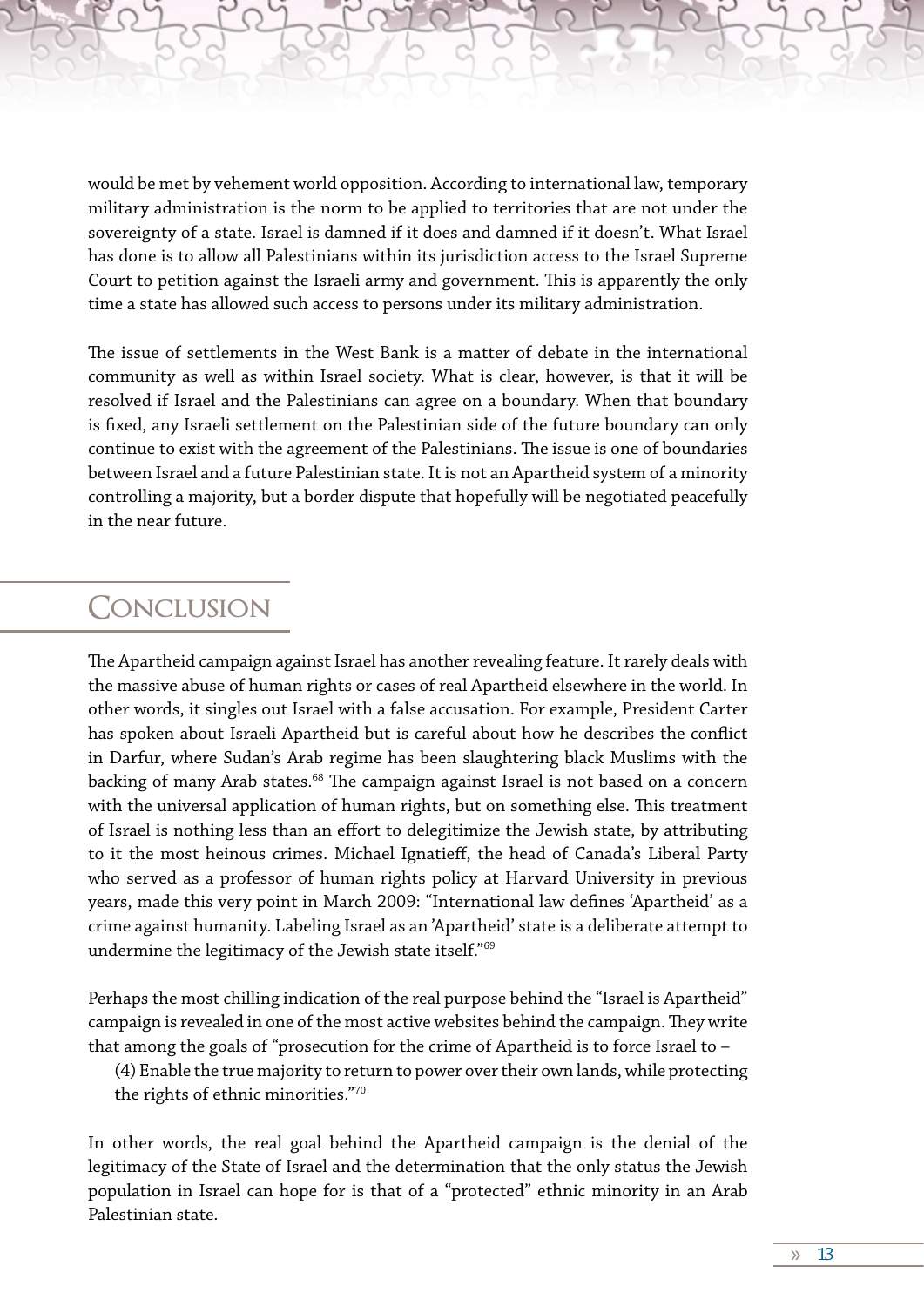#### **Notes**

- 1 For example, one international law website has an item titled: "The State of Israel has a formal system of discrimination set up which technically fits the official UN definition of Apartheid." http://www. geocities.com/savepalestinenow/internationallaw/studyguides/sgil3k.htm.
- 2 For example, http://www.geocities.com/savepalestinenow/internationallaw/studyguides/sgil3k. htm.
- 3 "Occupation, Colonialism, Apartheid? A Re-assessment of Israel's Practices in the Occupied Palestinian Territories under International Law," Democracy and Governance Programme of the Human Sciences Research Council of South Africa; http://www.hsrc.ac.za/Media\_Release-378.phtml.
- 4 Benjamin Pogrund, "Why They Depict Israel as a Chamber of Horrors Like No Other in the World?" *The Guardian*, February 8, 2006.
- 5 Rhoda Kadalie and Julia Bertelsmann, "Franchising 'Apartheid': Why South Africans Push the Analogy," *Z-Word.com*, March, 2008.
- 6 Benjamin Pogrund, "Israel Is a Democracy in Which Arabs Vote," *Focus*, December 2005.
- 7 UN General Assembly Resolution 3379 (XXX) (1975).
- 8 All three quotes from Judith H. Banki, "The UN's Anti-Zionism Resolution: Christian Responses," http://www.ajcarchives.org/AJC\_DATA/Files/740.pdf.
- 9 UN General Assembly Resolution 46/86 (1991). Adopted by a vote of 111 to 25.
- 10 Jimmy Carter, *Palestine*, *Peace Not Apartheid* (New York: Simon and Schuster, 2006).
- 11 Alan Dershowitz, *The Case Against Israel's Enemies: Exposing Jimmy Carter and Others Who Stand in the Way of Peace* (New York: John Wiley and Sons, 2008), p. 24.
- 12 Joseph Lelyveld, "Jimmy Carter and Apartheid," *New York Review of Books*, March 29, 2007.
- 13 http://www.africanaencyclopedia.com/apartheid/apartheid.html. The Statute of the International Criminal Court defines apartheid as one of the crimes against humanity, being "inhumane acts... committed in the context of an institutionalized regime of systematic oppression and domination by one racial group over any other racial group or groups and committed with the intention of maintaining that regime" (Article VII of the Statute of the ICC).
- 14 http://www.merriam-webster.com/dictionary/apartheid.
- 15 The 1973 International Convention on the Suppression and Punishment of the Crime of Apartheid (1015 UNTS 243) extends the definition beyond the South African-type situation. The Treaty is regarded by many as obsolete and it has not been ratified by any Western European state or by any state member of NATO.
- 16 Prohibition of Mixed Marriages Act, Act No. 55 of 1949.
- 17 South African Immorality Amendment Act, Act No. 21 of 1950; amended in 1957 (Act 23).
- 18 South African Group Areas Act, Act No. 41 of 1950.
- 19 South African Bantu Building Workers Act, Act No. 27 of 1951.
- 20 South African Separate Representation of Voters Act, Act No. 46 of 1951 (as amended in 1956).
- 21 South African Natives (Abolition of Passes and Co-ordination of Documents) Act, Act No. 67 of 1952.
- 22 South African Native Labour (Settlement of Disputes) Act of 1953.
- 23 South African Bantu Education Act, Act No. 47 of 1953.
- 24 South African Extension of University Education Act, Act No. 45 of 1959.
- 25 South African Reservation of Separate Amenities Act, Act No. 49 of 1953.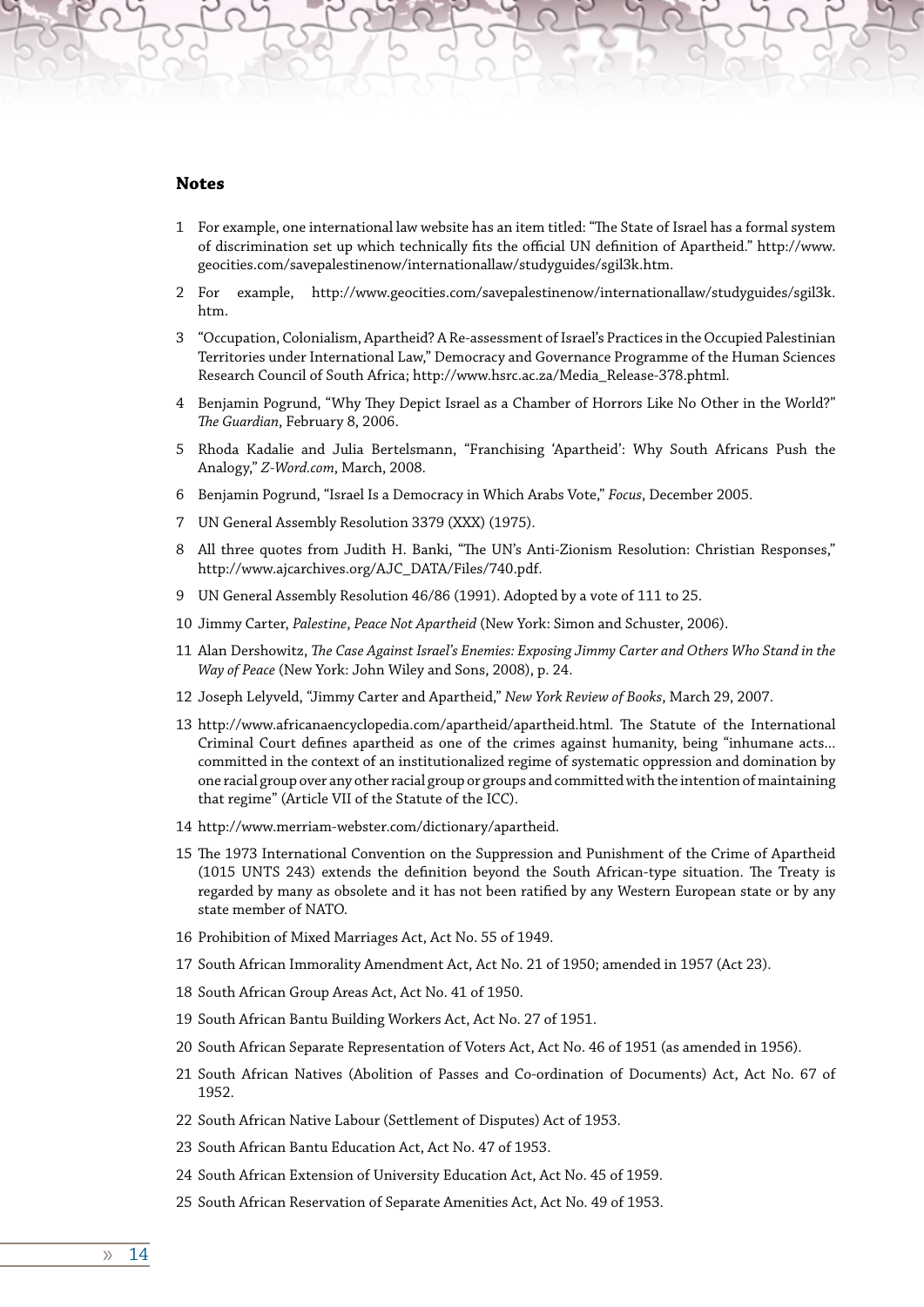- 26 The Freedom House report for 2009 places Israel as one of the 42 states in the world designated as "Free" out of a total of 193 states investigated. http://www.freedomhouse.org/template. cfm?page=363&year=2009.
- 27 Except for the Arab Druze population, Arabs do not have to do compulsory army service but can and do volunteer to serve in the army, notably the Bedouin Arabs.
- 28 Section 144A of the Penal Law, 1977, as amended in 1986 and 1992, provides for a penalty of up to five years' imprisonment for a person who incites to racism.
- 29 *Kaadan v. Israel Lands Administration et al*. HCJ 6698/95.
- 30 *Burkan v. Minister of Finance* HCJ 114/79 P.D. 32 (2) 800, 806.
- 31 Prohibition of Discrimination in Products, Services and Entry into Places of Entertainment and Public Places Law, 5761-2000.
- 32 Kadale and Bertelsmann, *op. cit.*
- 33 "Israel Has Made Itself into a White Colonial Settler State, Mimicking South Africa before the End of Apartheid." Lisa Rofel, Anthropology, UC Santa Cruz, http://www.arabicnews.com/ansub/Daily/ Day/060609/2006060907.html.
- 34 "The Palestinian Grassroots Anti-Apartheid Wall Campaign," http://www.stopthewall.org/downloads/ pdf/4PageFactSheetOctober9.pdf.
- 35 *Ibid.*
- 36 Daryl J. Glaser, "Zionism and Apartheid: a Moral Comparison," *Ethnic and Racial Studies,* vol. 26, no. 3, May 2003, pp. 403–421.
- 37 *Ibid.*
- 38 http://www.stopthewall.org/downloads/pdf/4PageFactSheetOctober9.pdf.
- 39 An interesting historical aside is that it was largely the Zionist movement that was the catalyst for the creation of Palestinian nationalism.
- 40 http://electronicintifada.net/v2/article689.shtml.
- 41 Basic Law: The Knesset (1958).
- 42 http://www.geocities.com/savepalestinenow/internationallaw/studyguides/sgil3k.htm.
- 43 See note 27 above.
- 44 Preamble, 1922 League of Nations Mandate for Palestine, LON Official Journal, August 1922, p. 1007.
- 45 Article 6, 1922 League of Nations Mandate for Palestine, LON Official Journal, August 1922, p. 1007.
- 46 Part B (I) (3) UN General Assembly Resolution 181(II) on the Future Government of Palestine, 29 November 1947 (GAOR, 2nd Session 1947, p. 131).
- 47 UNGA Resolution 273(III), 31 May 1949.
- 48 "Formalizing Apartheid Masked as a Peace Initiative," http://www.zmag.org/znet/ viewArticle/14233.
- 49 Noam Chomsky, *Mid-East Realities,* 28 October 2000, http://www.hartford-hwp.com/archives/51a/ index-j.html.
- 50 Francis A. Boyle, "The al-Aqsa Intifada and International Law," 17 December 2000, http://www. hartford-hwp.com/archives/51a/091.html.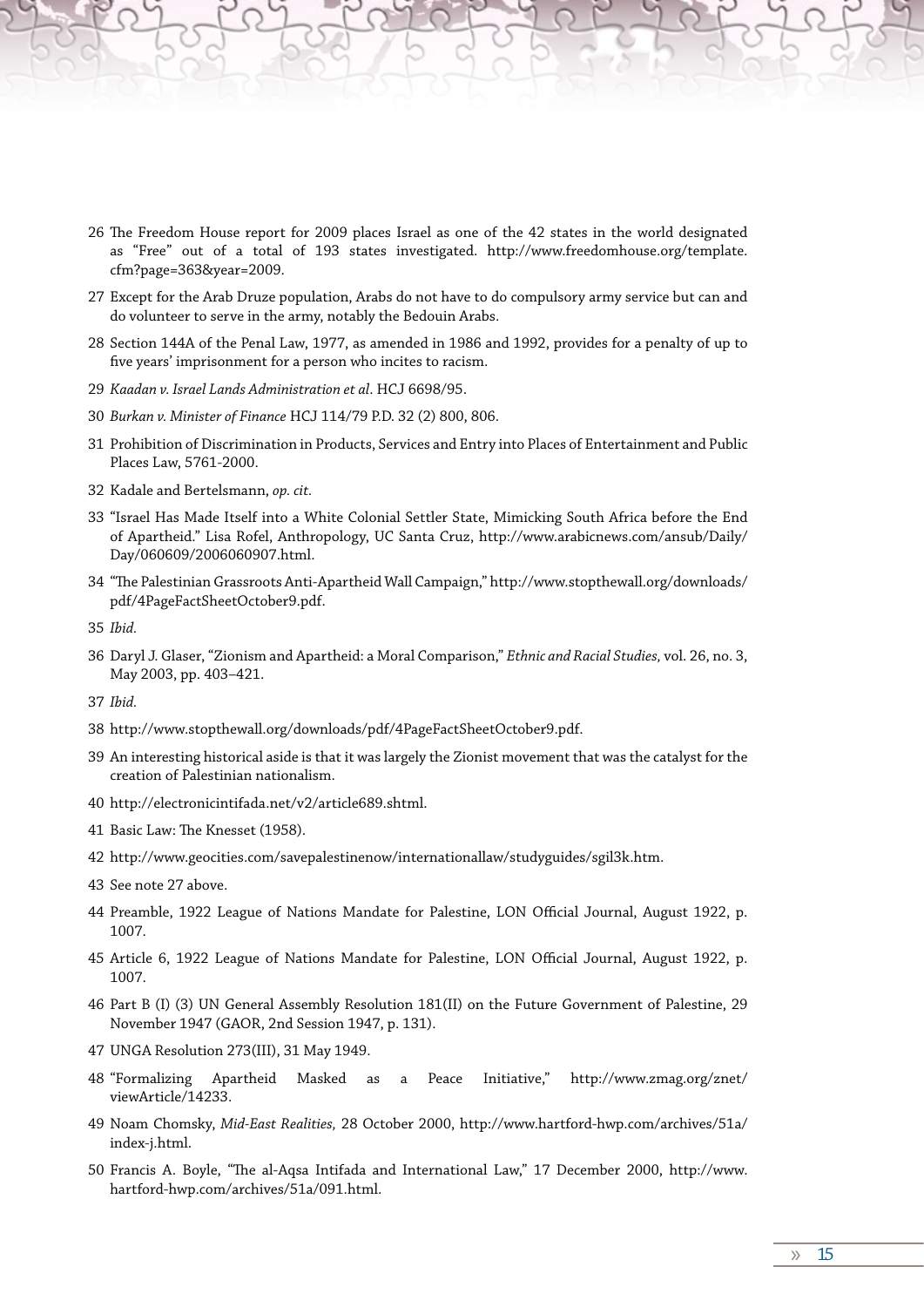- 51 Sara Flounders, "Occupied Palestine," *Workers World,* 6 June 2002, http://www.hartford-hwp.com/ archives/51a/089.html.
- 52 Workshop entitled "Legal Analysis of the Applicability of the Apartheid Analogy to Israel and the Occupied Territories," organized by Avocats Sans Frontieres, Al-Ram, December 15-16, 2005.
- 53 1993 Declaration of Principles on Interim Self-Government Arrangements, http://www.mfa.gov.il/ MFA/Peace+Process/Guide+to+the+Peace+Process/Declaration+of+Principles.htm.
- 54 1995 Israeli-Palestinian Interim Agreement on the West Bank and Gaza Strip, http://www.mfa.gov. il/MFA/Peace+Process/Guide+to+the+Peace+Process/Agreement+on+Gaza+Strip+and+Jericho+Are a.htm.
- 55 A Performance-Based Roadmap to a Permanent Two-State Solution to the Israeli-Palestinian Conflict, http://www.state.gov/r/pa/prs/ps/2003/20062.htm.
- 56 For example, UN Security Council Resolution 1515, 19 November 2003; Resolution 1850 of 16 December 2008.
- 57 "Noting the agreements reached between the Government of Israel and the Palestine Liberation Organization in the context of the Middle East peace process" (ES-10114 adopted by the General Assembly of the United Nations on 8 December 2003).
- 58 "The Court is conscious that the 'Roadmap,' which was endorsed by the Security Council...constitutes the negotiating framework for the resolution of the Israeli-Palestinian conflict....A number of agreements have been signed since 1993 between Israel and the Palestine Liberation Organization imposing various obligations on each Party." ICJ Advisory Opinion, "Legal Consequences of the Construction of a Wall in the Occupied Palestinian Territory," 9 July 2004.
- 59 http://www.securityfence.mod.gov.il/Pages/ENG/purpose.htm.
- 60 http://www.jewishvirtuallibrary.org/jsource/Peace/fence.html.
- 61 For examples of other democratic states that have built similar fences, see http://www. jewishvirtuallibrary.org/jsource/Peace/fence.html.
- 62 ICJ Advisory Opinion, "Legal Consequences of the Construction of a Wall in the Occupied Palestinian Territory," 9 July 2004.
- 63 See this author's critique of the court's ruling on the issue: R. Sabel, "The International Court of Justice Decision on the Separation Barrier and the Green Line," *Israel Law Review*, vol. 38, no. 1-2 (2005), p. 316.
- 64 "Occupation, Colonialism, Apartheid?" see note 3 above.
- 65 http://electronicintifada.net/v2/article689.shtml.
- 66 *Statistical Yearbook for 2007/2008,* Jerusalem Institute for Israel Studies, http://www.jiis.org.il/ imageBank/File/shnaton\_2007\_8/shnaton%20C0406.pdf.
- 67 "Separate but Unequal in Palestine: The Road to Apartheid," http://www.bilin-village.org/english/ articles/press-and-independent-media/Separate-but-Unequal-in-Palestine-The-Road-to-Apartheid.
- 68 Dershowitz, p. 25.
- 69 Michael Ignatieff, "Israel Apartheid Week and CUPE Ontario's Anti-Israel Posturing Should Be Condemned," *National Post,* March 5, 2009.
- 70 http://www.geocities.com/savepalestinenow/internationallaw/studyguides/sgil3k.htm.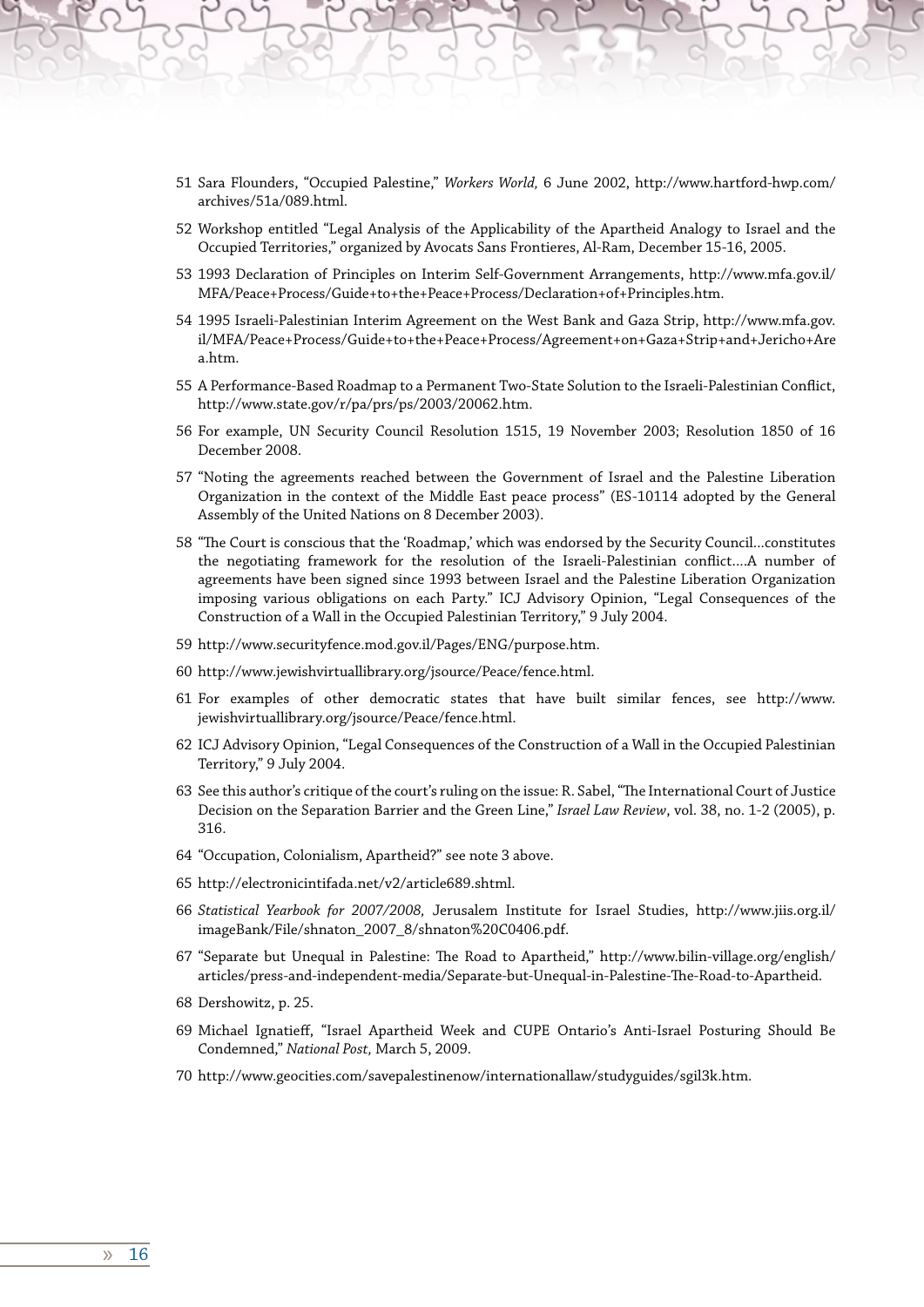### **About the Author**

**Dr. Robbie Sabel** served as Legal Adviser to the Israel Ministry of Foreign Affairs from 1985 to 1993, and is a visiting Professor of International Law at the Hebrew University of Jerusalem.

### **Global Law Forum**

#### **www.globallawforum.org**

The Global Law Forum at the Jerusalem Center for Public Affairs was established in January 2008 in order to help counteract the diplomatic and media campaign against the State of Israel conducted on the battlefield of international law. The Global Law Forum carries on the struggle with a dual focus on in-depth analysis of international law in the academic world and on the fast-moving arena of public opinion.

In the academic arena, the Global Law Forum aims to change the academic approach to questions; in both the academic and public arenas, the Forum works to produce highquality, reasoned arguments to contradict the political and legal bias against Israel. In order to establish and maintain the Forum's credibility and importance as a voice in international law, the Forum explores international law issues of concern to Israel using a highly professional, un-biased approach.

**Acting Project Director** Chaya Herskovic

**Advisory Board** Adv. Trevor Asserson Professor Irwin Cotler Adv. Irit Kohn Amb. Dr. Meir Rosenne

Forthcoming publications in this series:

- » Why Targeted Killings Are the Wave of the Future and How They Comply with International Law, by Justus Reid Weiner and Chaim Sonnenfeld
- » Proportionality in Operation Cast Lead: Comparative and Legal Aspects, by Amichai Cohen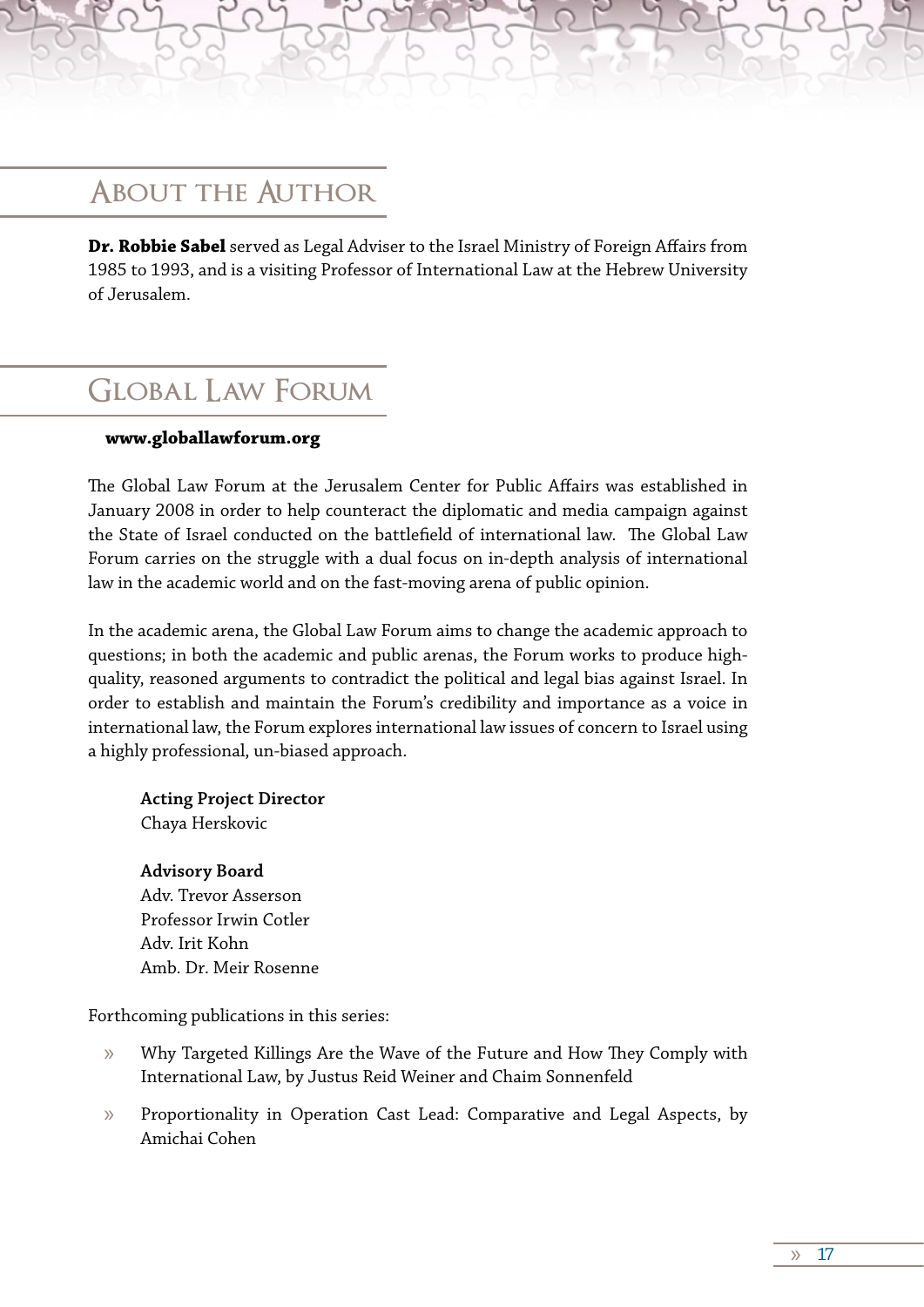### **About the Jerusalem Center for Public Affairs**

#### **www.jcpa.org**

The Jerusalem Center for Public Affairs is a leading independent research institute specializing in public diplomacy and foreign policy. Founded in 1976, the Center has produced hundreds of studies and initiatives by leading experts on a wide range of strategic topics. Dr. Dore Gold, Israel's former ambassador to the UN, has headed the Jerusalem Center since 2000.

#### **Jerusalem Center Programs:**

- » **Defensible Borders Initiative** A major security and public diplomacy initiative that analyzes current terror threats and Israel's corresponding territorial requirements, particularly in the strategically vital West Bank, that Israel must maintain to fulfill its existential security and defense needs.
- » **Iran and the New Threats to the West** This program features major policy studies by security and academic experts on Iran's use of terror proxies and allies in the regime's war against the West and its race for regional supremacy, as well as Dore Gold's book *The Rise of Nuclear Iran: How Tehran Defies the West* (Regnery, 2009). The program also includes the preparation of a legal document jointly with leading Israeli and international scholars and public personalities on the initiation of legal proceedings against Iranian President Mahmoud Ahmadinejad for incitement to commit genocide and participate in genocide.
- » **Institute for Contemporary Affairs (ICA)** A program founded in 2002 jointly with the Wechsler Family Foundation that presents Israel's case on current issues through high-level briefings by government and military leaders to the foreign diplomatic corps and foreign press, as well as production and dissemination of information materials.
- » **Global Law Forum** This ground-breaking program undertakes studies and advances policy initiatives to protect Israel's legal rights in its conflict with the Palestinians, the Arab world, and radical Islam (www.globallawforum.org).
- » **Anti-Semitism After the Holocaust** Initiated and directed by Dr. Manfred Gerstenfeld, this program includes conferences, seminars, and publications discussing restitution, the academic boycott, Holocaust denial, and anti-Semitism in the Arab world, European countries, and the post-Soviet states (www.jewishaffairs.org).
- » **Global Terrorism** Using previously unpublished documents, Jerusalem Center President Dore Gold explored the influence of Saudi Wahhabism on 9/11 in the *New York Times* bestseller *Hatred's Kingdom: How Saudi Arabia Supports the New Global Terrorism* (Regnery, 2003).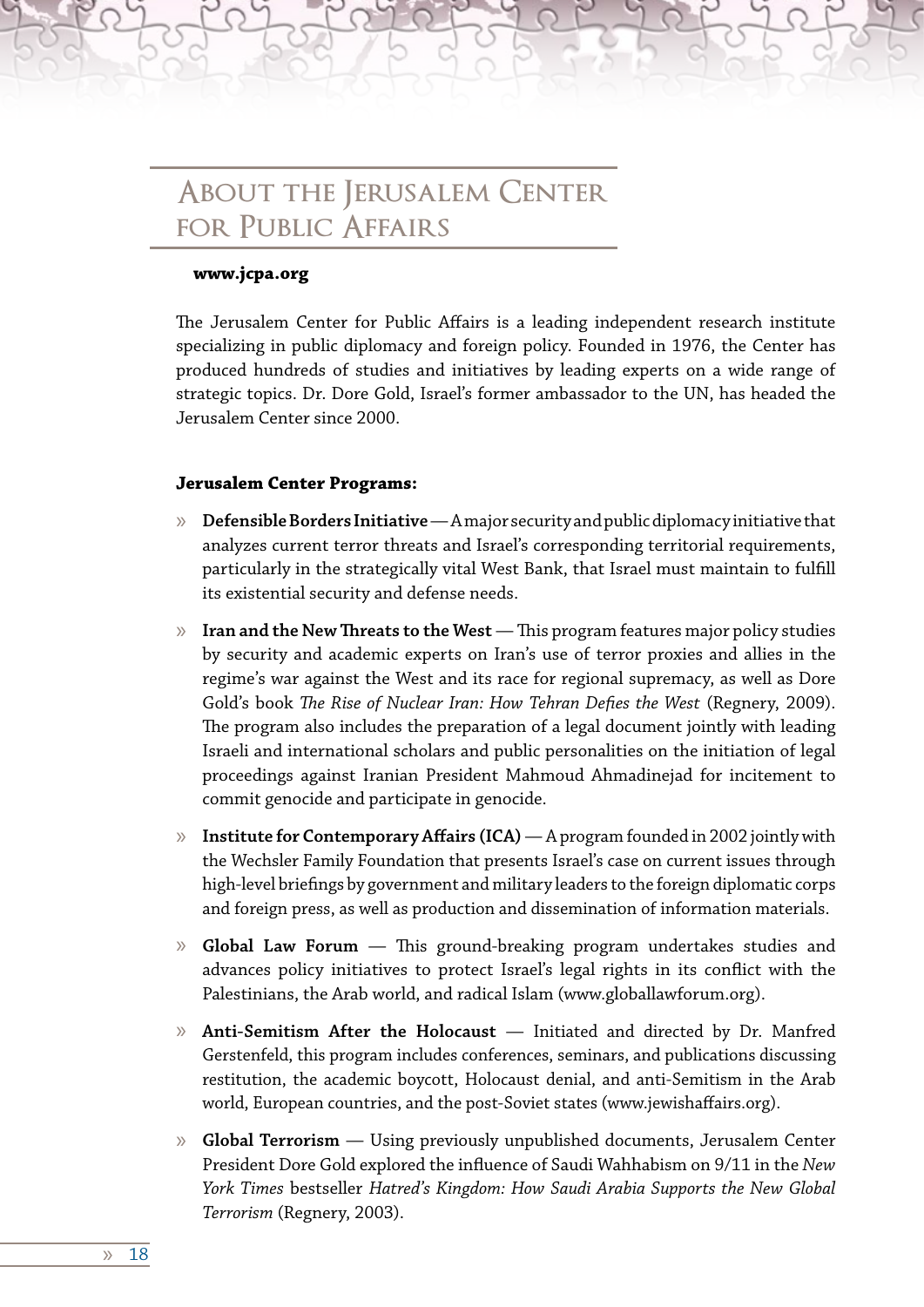- » **Jerusalem in International Diplomacy** Dr. Dore Gold analyzes the legal and historic rights of Israel in Jerusalem and exposes the dangers of compromise that will unleash a new *jihadist* momentum in his book *The Fight for Jerusalem: Radical Islam, the West, and the Future of the Holy City* (Regnery, 2007). Justus Reid Weiner looks at *Illegal Construction in Jerusalem: A Variation on an Alarming Global Phenomenon*  (2003). Prominent journalist Nadav Shragai assesses the imminent security threats to Israel's capital resulting from its potential division, and offers alternative strategies for managing Jerusalem's demographic challenges in his monograph *Jerusalem: The Dangers of Division* (2008).
- » **New Models for Economic Growth in Israel** This comprehensive, 10-year project has studied the application of financial innovations in Israel. Sponsored by the Milken Institute, the project includes nine published volumes in Hebrew and English.

#### **Jerusalem Center Serial Publications:**

- » *Jerusalem Viewpoints* providing in-depth analysis on changing events in Israel and the Middle East since 1977.
- » *Jerusalem Issue Brief*  insider briefings by top-level Israeli government officials, military experts, and academics, as part of the Center's Institute for Contemporary Affairs.
- » *Daily Alert* a daily digest of hyperlinked news and commentary on Israel and the Middle East from the world and Hebrew press.
- » *Post-Holocaust and Anti-Semitism*  a monthly publication examining anti-Semitism after the Holocaust.
- » *Jewish Political Studies Review* A scholarly journal founded in 1989.

#### **Jerusalem Center Websites**

- » www.jcpa.org (English)
- » www.jcpa.org.il (Hebrew)
- » www.globallawforum.org (Global Law Forum)
- » www.jewishaffairs.org (Institute for Global Jewish Affairs Anti-Semitism)
- » www.infoelarab.org (Arabic)
- » www.jcpa-lecape.org (French)
- » www.jer-zentrum.org (German)
- » www.mesi.org.uk (United Kingdom)